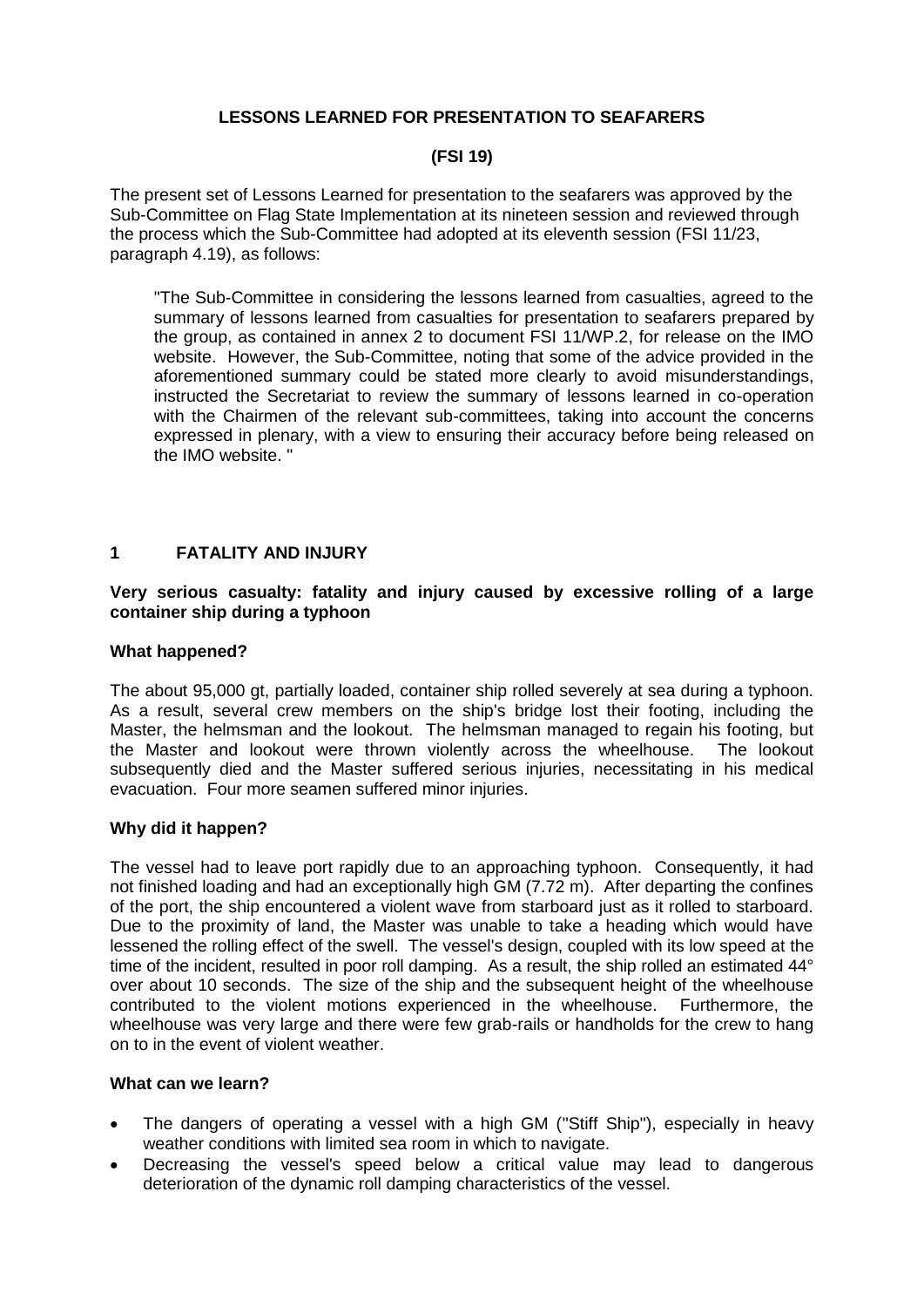- A risk assessment of working spaces and working areas, should take into account adverse weather conditions. Grab rails, lifelines and seat harnesses may need to be considered.
- Consider the use of hard hats and non-slip footwear, even in work areas such as wheelhouses, which may be considered "safe" – especially in severe weather conditions.
- Be aware of the hazards in heavy swells particularly in spaces located high in the vessel's structure, such as bridges on large container ships.

# **2 FATALITY**

### **Very serious casualty: fatality to crew caused by accidental release of CO<sup>2</sup> gas into engine-room**

## **What happened?**

The about 35,000 gt container ship was in dry dock. A test of the fixed  $CO<sub>2</sub>$  extinguishing system for the engine-room and holds was planned by the shipyard, but was delayed. The Chief Engineer, assisted by the ship's electrician, decided to carry out the test of the  $CO<sub>2</sub>$ system himself. He did not inform anyone about the start of the test. He started blowing lines with air, but he forgot to disconnect the connection to the  $CO<sub>2</sub>$  bottles prior to opening the high pressure air valve. Shortly after starting the test,  $CO<sub>2</sub>$  bottles started discharging into the E/R. The Chief Engineer was unable to stop the discharge. He activated the  $CO<sub>2</sub>$  alarm and the electrician made an emergency announcement using the internal radio system. The Master, upon hearing the alarms and realizing the situation, announced emergency stations on the ship's public address system and ordered an evacuation of the engine-room. About 10 minutes after the accident, rescue operations were started and were conducted with the help of the shipyard rescue team. Several crew members and yard personnel were sent to the local hospital for medical treatment. Later, news of 3 crew member fatalities was received from the hospital.

## **Why did it happen?**

Improper procedures were adopted to blow through the  $CO<sub>2</sub>$  system pipelines with air. Had the copper pipes connecting the selection valve to the  $CO<sub>2</sub>$  bottles been disconnected,  $CO<sub>2</sub>$ would not have been released. The work was planned in an improper way. Senior staff, such as the Engine Superintendents and the Master and Chief Officer, were unaware of the work being carried out by the Chief Engineer on the  $CO<sub>2</sub>$  system. The possible consequence of a  $CO<sub>2</sub>$  leak in the engine-room was not envisaged. Hence the personnel working in the engine-room were not asked to vacate the area during the testing. They were not even alerted to the operation.

The emergency escape route from the engine-room had been made inaccessible from the outside for security reasons. Had the escape route been made available to the rescue team, the rescue could have been still swifter.

- Testing of fixed  $CO<sub>2</sub>$  systems should only be carried out by competent personnel.
- The procedure for testing of the fixed  $CO<sub>2</sub>$  system should be clearly detailed. Any testing of this system should ensure that the set of  $CO<sub>2</sub>$  cylinders is fully isolated from the cargo and machinery spaces.
- All jobs being undertaken must include a risk assessment/hazard identification system, where all hazards are identified and steps taken to eliminate, isolate or minimize the risks. These hazards must be further discussed at a meeting, before the job is carried out.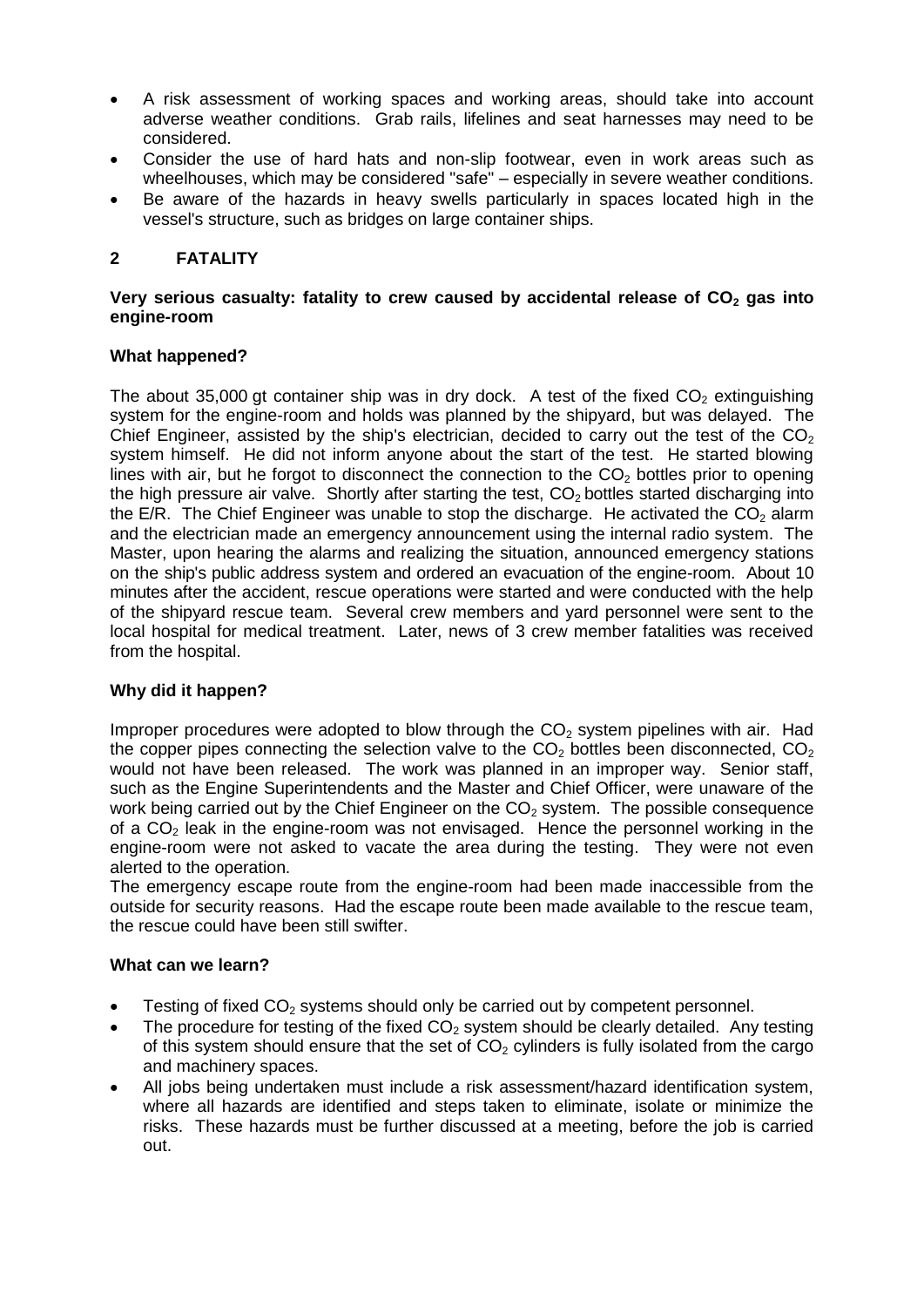- The security benefits of locking of emergency escape routes must be carefully considered against the loss of the safety benefits that would have been available had the escape route not been locked.
- Senior staff should be well familiarized with fixed fire-fighting systems and of the dangers of accidental release.

# **3 FATALITY AND INJURY**

# **Very serious casualty: fatality and injury to crew caused by hold cleaning rig**

## **What happened?**

The about 76,000 gt bulk carrier was at sea, the crew was cleaning cargo hold residues. The weather was good with light winds.

The crew was working with an unapproved, "home-made" lifting rig comprised of a portable boom with wooden blocks and nylon ropes to pick up cargo residues from the hold.

After several hours of work, the makeshift davit's boom failed due to over-heaving of the hoist rope by the winch and the boom struck two crew members who were attending to it on deck. Due to the tension of the hoist rope, the boom gave way at the welding seam and thus caused serious injuries to the attending crew.

First aid was administered on board. Medical help arrived on board by helicopter about 8 hours later. Fifteen hours after the accident, both the casualties were air lifted by naval helicopter to a naval hospital.

One of the crew died en route to hospital. The second crew member was successfully treated.

# **Why did it happen?**

The gear and rigging used for the purpose of lifting cargo from the cargo hold was fabricated on board and unapproved. This made the job conditions unsafe and prone to accident. In addition, the davit was corroded. The winch operator lost attention momentarily and did not notice the marking on the rope. He over heaved the rope using the winch, resulting in the davit boom breaking from the weld and thus causing the casualty.

There was also a lack of attention on the part of the crew member giving signals by walkie-talkie to the winch operator, and the signal to stop heaving was not given in a timely manner. A qualified dedicated signal man was not assigned. There was lack of coordination on communication between the signalman at the lifting boom and the winch operator.

There was a poor situational awareness on the part of the crew who were making use of the unsafe lifting gear – not even knowing that they were working in unsafe conditions which could cause an accident. The risks involved in using the unapproved lifting gear were not identified or understood.

The lifting gear was not checked for any defects or damage prior bringing them into use.

- Correct work procedures should be complied with.
- Appropriate and approved lifting gear should be used on board.
- Standard work practices involving proper safety regulations should be followed.
- In lifting operations, if the view is blocked, proper signal and communication between the operator and work should be provided.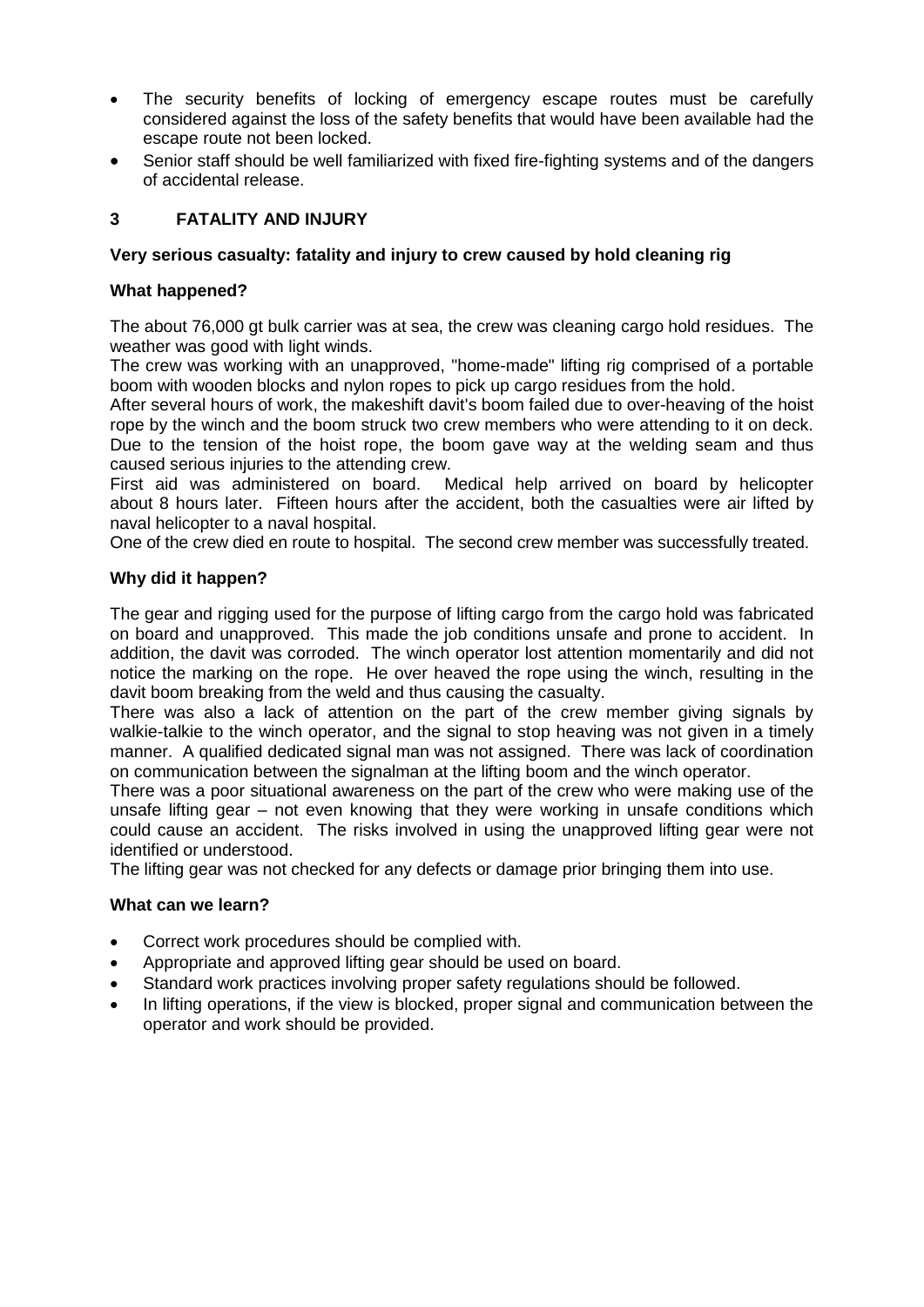# **4 FATALITY**

## **Very serious casualty: serious injury and damage to ship/equipment**

## **What happened?**

The n° 1 crane of the 1997 built, about 200 m long 28,000 gt bulk carrier collapsed from its foundation, while the vessel was discharging steel scrap in port.

The estimated weight of the load lifted by the crane was 20 tonnes, including the grab.

The crane body suddenly collapsed onto the deck portside, damaging portside main deck railing and the crane house.

The ship's crew was not injured, but the crane operator was badly injured.

## **Why did it happen?**

Due to improper/inadequate maintenance of the crane over an unspecified period of time, the accumulated old grease was not "washed out" prior to the lubrication. Due to this, and possibly influenced by the heavy grab duty, excessive wear of the outer ring of the slewing bearing occurred. The result was a violent separation of the slewing bearing under a heavy load operation.

The manufacturer's "washing procedure" was not followed by the crew.

## **What can we learn?**

- There is a need to have a properly implemented and effective preventive maintenance plan.
- The importance of having in the vessel's ISM manual a specific procedure for all crew members involved in maintenance operations of cranes regarding the manufacturer's maintenance plan.
- Crane operators, preferably crew members, must be competent to safely perform their duties.
- All companies must implement a system of training of the operators.
- Also, port personnel should include properly certified individuals.

# **5 FATALITY AND INJURY**

## **Very serious casualty: enclosed space entry causing death and personal injury**

## **What happened?**

An ordinary seaman (O/S) and a deck cadet serving on board an about 36,000 gt Panamax bulk carrier lost their lives inside a cargo-hold while undertaking routine cargo temperature measurements at sea. A third crew member, the bosun, seeing the two crew members were in trouble, lost consciousness when attempting to assist them. Shortly afterwards the Chief Officer discovered the three crewmen in the cargo hold and raised the alarm. Members of a rescue party wearing SCBAs recovered the three seamen, but only the bosun survived. The event occurred on a bulk carrier carrying a cargo of coal which was known to be oxygen-depleting and prone to self-heating.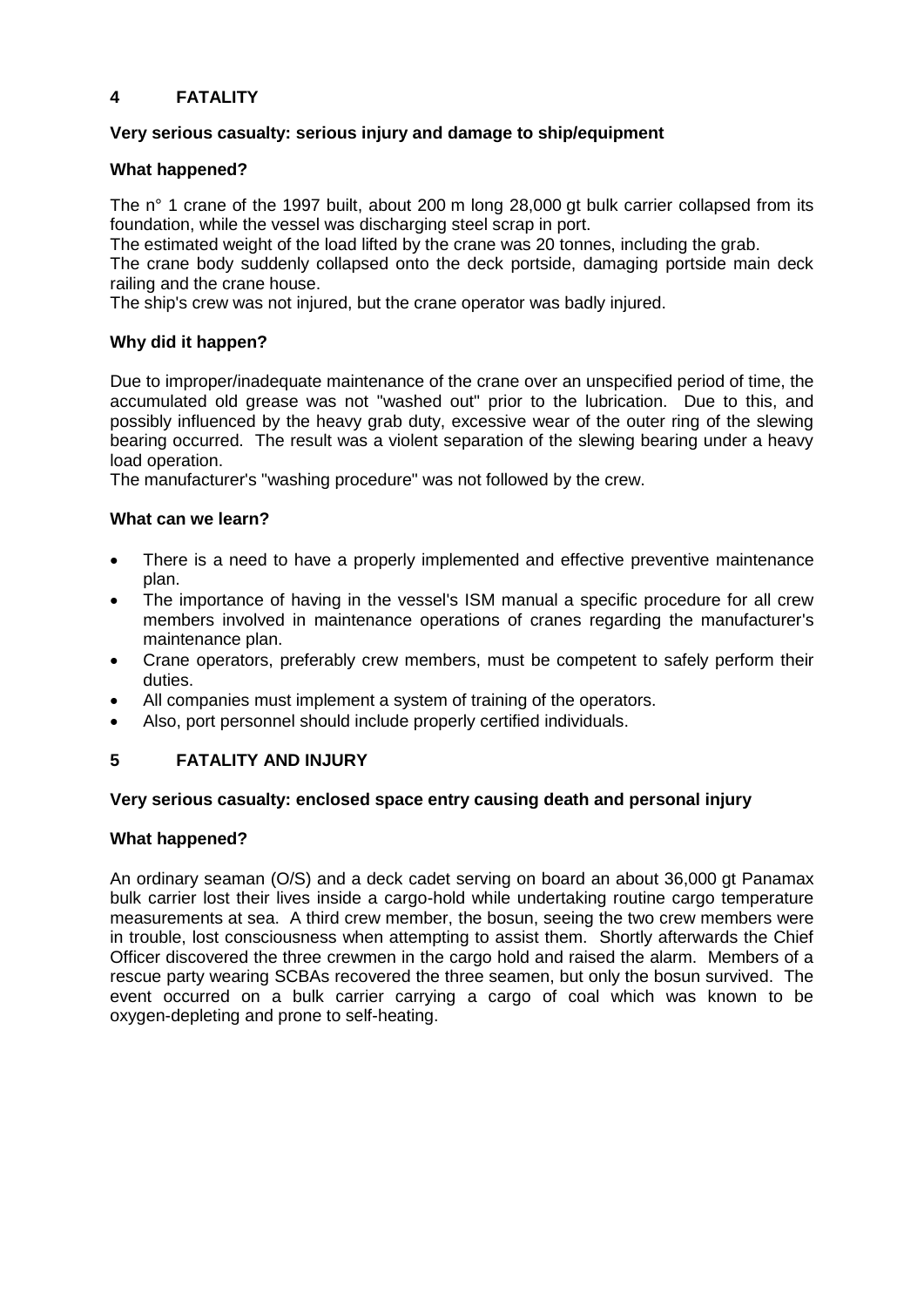The cargo-hold was oxygen depleted. Carbon monoxide may also have been present in the air space above the cargo. According to readings taken on arrival in port the oxygen content in the hold was 14.1%. The reason why the first person entered the cargo hold is unknown but it may be that the thermometer to measure the cargo temperature was dropped or became snagged and the seaman went into the hatch to retrieve it.

The three crew members who entered the space without SCBAs may have done so impulsively and possibly under the assumption that they could survive a brief presence in the cargo space.

The fact that the access hatch was open to enable the temperature readings to be taken must be considered a contributing factor.

### **What can we learn?**

- When dangerous cargoes are loaded that require specific knowledge for the crew, a safety meeting should be held prior to departure, at which all crew should be present, when appropriate advice and instructions should be given. Attendance of each crew member should be acknowledged in writing. The dangers of entering enclosed spaces and the need for responding crew members to STOP, LOOK, LISTEN and EVALUATE the situation for existing dangerous conditions before taking emergency actions should be fully explained. Don't make a bad situation worse by becoming a casualty yourself!
- When intending to carry oxygen-depleting or noxious gas-producing cargoes that require temperature monitoring, provision should be made in advance to enable this to be done without opening personnel access hatches. Measurement of carbon monoxide levels may provide a faster and safer indication of a cargo self-heating than temperature monitoring.
- Prior to carrying out operations involving dangerous cargoes, crews must be informed and understand the proper procedures and preventative measures to be taken.

## **6 INJURY AND REPORTED MISSING**

### **Very serious casualty: fire; after spill of highly flammable cargo causing multiple injury and people reported missing**

### **What happened?**

An about 4,000 gt chemical tanker in port was discharging highly flammable cargo when some of it leaked on deck. The leaked cargo, which could not be contained because there was also an overflow of ballast water on deck, spilled over the ship's side and was ignited by a launch moored alongside. The launch caught fire and drifted away. The fire spread to the chemical tanker before it was controlled by the ship's crew and a port tug. Several crew members of the launch and the chemical tanker suffered injuries. Three crew members on the launch were reported missing.

#### **Why did it happen?**

Crew without proper training and experience in chemical tanker operations resulted in non-compliance with safety regulations and industry best practice. Officers involved lacked competence in critical chemical tanker operations and carried out uncontrolled port operations. Insufficient on board pre-planning and communication of procedures between personnel involved in port operations, inhibited the detection and control of deviations from procedures during port operations.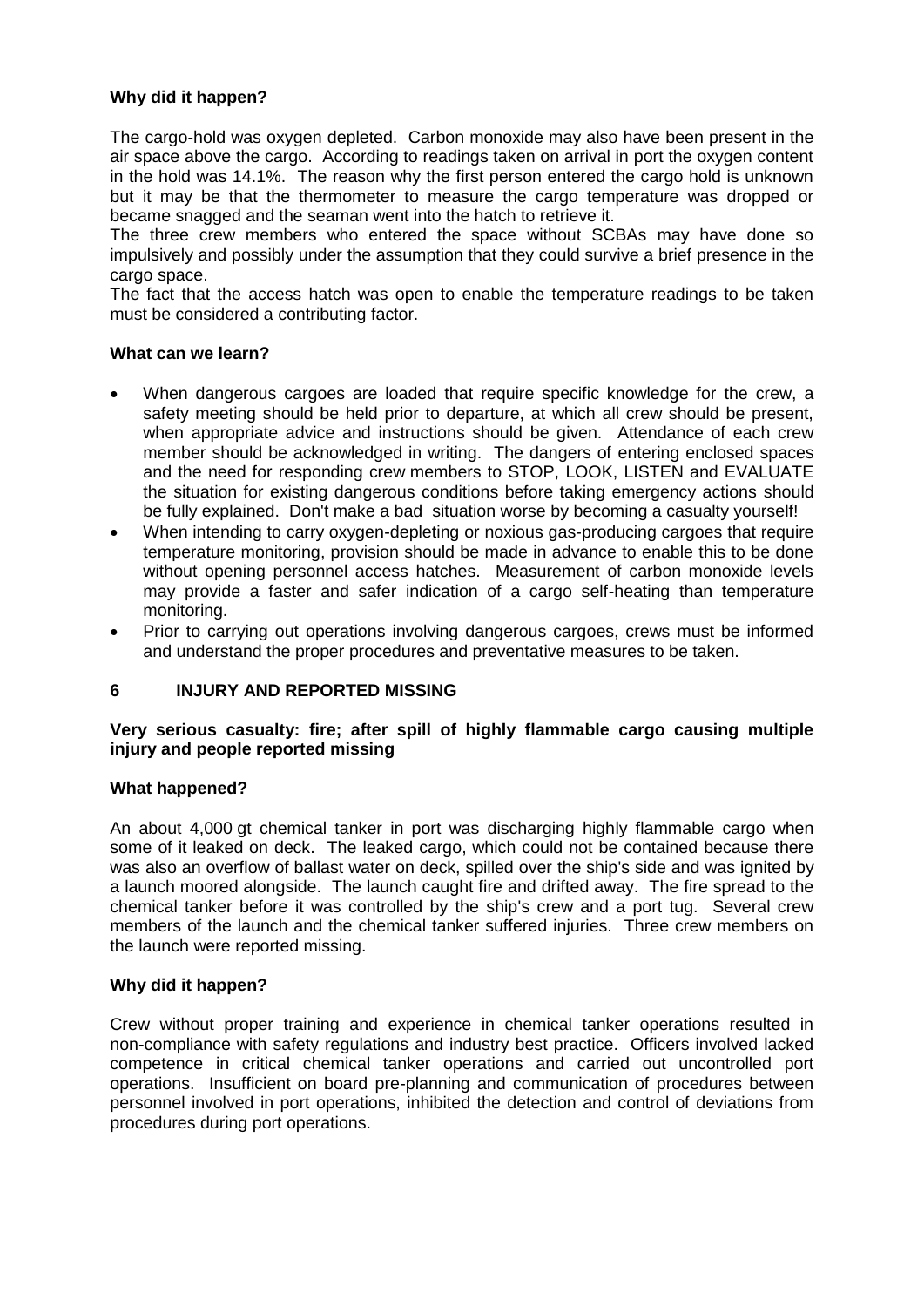## **What can we learn?**

- Importance of cleaning/securing cargo spill without delay and of maintaining a "dry tank deck", and avoiding accumulation of water inside the gutter bar.
- Importance of a well pre-planned and well communicated cargo operation.
- Importance of proper competence of the crew when engaged in special trades.

# **7 INJURY**

## **Serious casualty: personal injury with face and neck burns caused by auxiliary boiler explosion**

### **What happened?**

While exchanging the auxiliary boiler burner on board an about 39,000 at bulk carrier at anchor there was a flashback from the boiler furnace. Flames engulfed the ship's engineer, burning his face and neck. The burner was being replaced to rectify misfires.

## **Why did it happen?**

The ship's engineer was not aware of all the hazards associated with maintenance of the boiler burner, i.e. accumulated fuel oil at the furnace bottom resulting from burner misfiring while disconnecting the fuel line from the burner.

The boiler furnace was not sufficiently purged to remove the residual heat in order to avoid ignition of any flammable mixtures.

The ship's crew was not aware of previous flashbacks involving similar burners and the company had not ensured that such safety information was disseminated to the ship's crew.

The boiler manufacturer failed to inform the operators that the boiler burner could be replaced by one fitted with a diesel pilot burner to avoid burner misfires.

### **What can we learn?**

- It is important that all ship's crews involved in the maintenance of boiler burners are aware and have an adequate understanding of all the hazards associated with the maintenance of the boiler burner.
- Information on flashbacks involving similar burners must be brought to the attention of the ship's crew without delay.
- Precautions must be taken to minimize the accumulation of fuel oil at the furnace bottom by avoiding repeated restarts following a burner misfire; it is imperative to sufficiently purge the furnace to remove the flammable mixtures as well as the residual heat.
- All ship crews must be aware of the appropriate first aid treatment required for burn iniuries.

## **8 INJURY**

### **Serious casualty: personal injury with broken leg and injuries to the groin caused by windlass hydraulic motor explosion**

## **What happened?**

While heaving in the anchor chain of the about 58,000 gt oil tanker anchoring under adverse weather and sea conditions, the windlass' hydraulic motor exploded. Fragments of the hydraulic motor and its casing seriously injured the windlass operator. He was treated at hospital for a broken leg and injuries to his groin.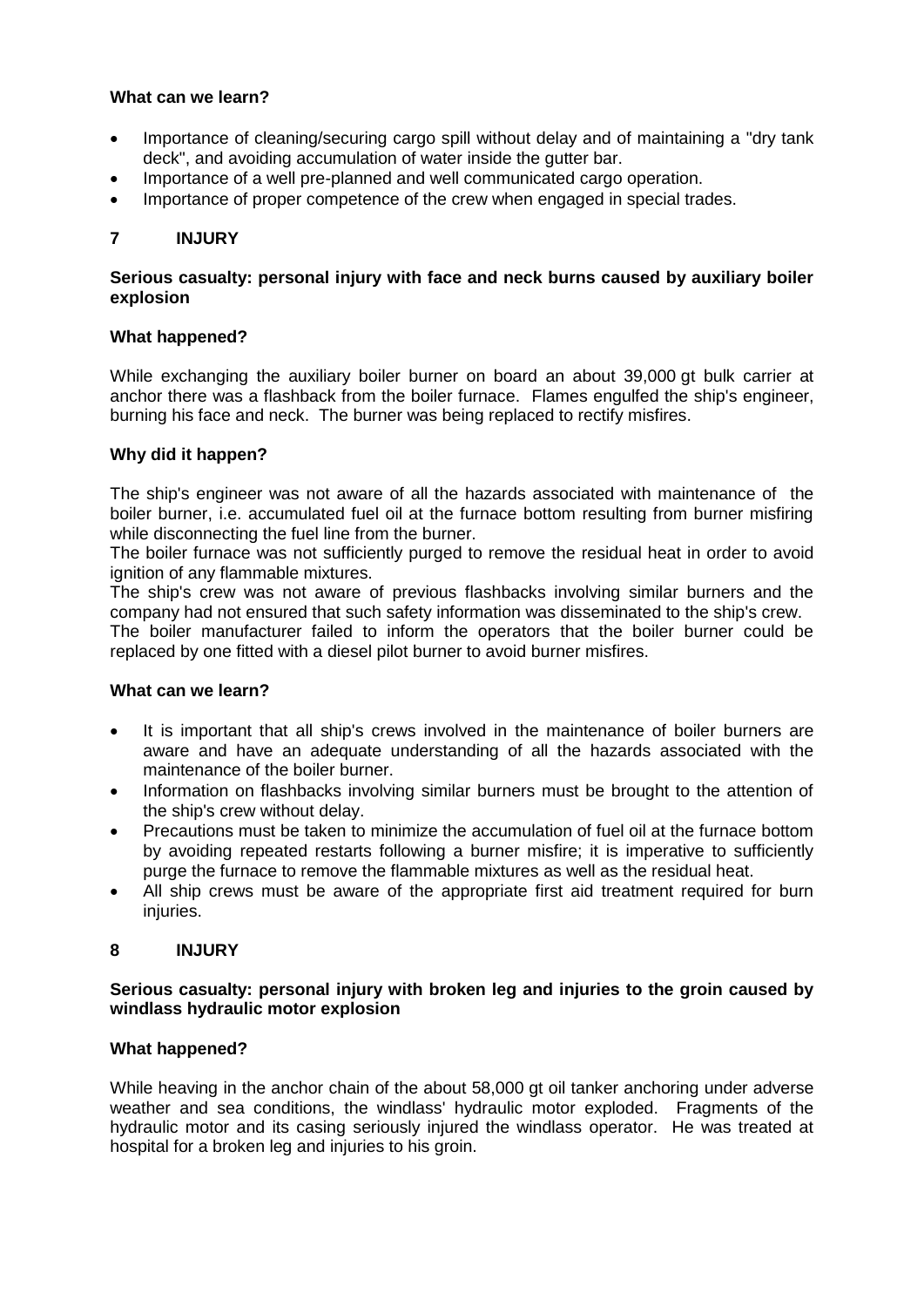Gross over-pressurization of the windlass hydraulic cylinder block.

Ineffectiveness of the pressure relief valve, plus severely constricted pipes on the outlet side of the relief valve.

Main gear case and oil bath for splash lubrication of the gears had no oil change since installation.

The current industry requirements for windlass machinery failed to protect persons against injury in the event of failure.

The instruction from Master to heave in the anchor chain when it was slack was not followed. Repeated attempts to heave in the anchor chain, despite its rendering.

Little guidance available on weighing anchor.

Seafarers are not aware of the limitations of the anchor windlass and the potential damage to the machinery when placed under excessive loads.

#### **What can we learn?**

- It is important that the pressure parts of the windlass are guarded against potential overpressure, under both instantaneous and continuous conditions.
- It is essential that the industry standards for windlasses are sufficient and adequate to protect persons against injury in the event of the equipment's design limitations being exceeded.
- It is important that clear guidance on weighing anchor is provided and seafarers be made aware of the limitations of anchor windlass systems and the risk of catastrophic failure of the machinery when it is placed under excessive loads.
- It is important that anchor chains are closely monitored when weighing, and that heaving in is stopped as soon as any significant tensioning is observed or any difficulty is experienced.
- It is important that technical data and information for windlass machinery be provided to allow it to be correctly maintained and operated.

## **9 INJURY**

#### **Serious casualty: personal injury following explosion**

#### **What happened?**

There was an explosion in the steering gear compartment of an about 17.00 m fishing vessel. Shortly afterwards a deckhand appeared at the machinery space deck entrance. His overalls were burning. He jumped into the water and was later rescued. He was severely burned and had to be treated in a specialist burn clinic.

#### **Why did it happen?**

The deckhand had been preparing surfaces in the steering gear compartment for cleaning by wiping them down with a degreasing agent. Vapour from the cleaning agent was ignited when an automatic diesel oil heater started up.

Ventilation was inadequate for the work undertaken.

An unmarked open canister was found in the engine-room compartment. From the smell it appeared to have contained petrol. This was later confirmed by laboratory analysis. It was said to be used to assist the ignition of the diesel oil-fired heater. While it may not have contributed to the explosion it may well have done so.

Provisions laid down by the national Administration on the use of hazardous agents were not followed.

Personal protective equipment was not worn during the work, i.e. gloves, goggles or respirator.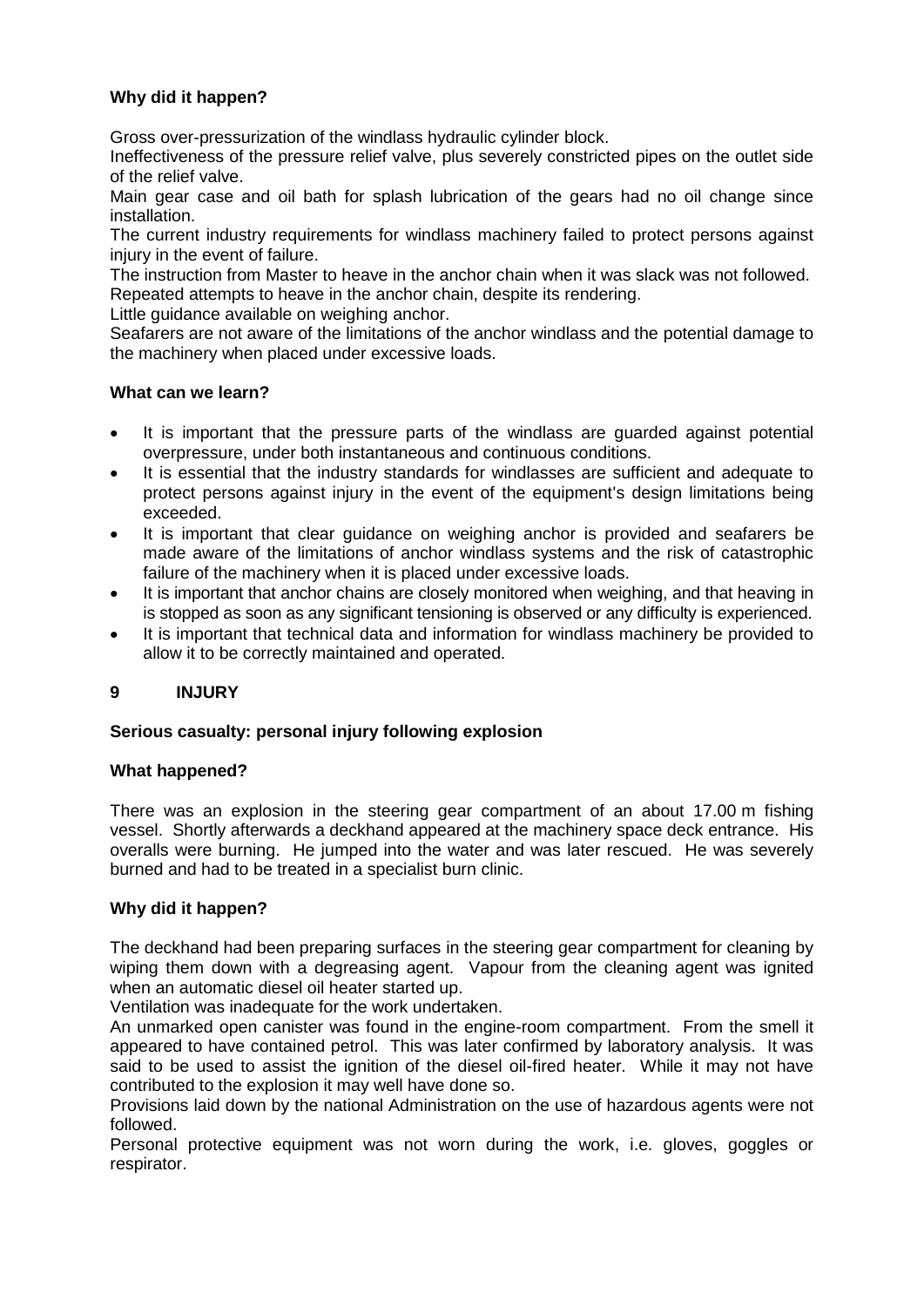## **What can we learn?**

- Personal protective equipment necessary for specific jobs should be provided, maintained and utilized.
- The particular hazards of flammable and noxious fumes generated while chemically cleaning should be identified and where possible eliminated, e.g., isolation of electrical sources of ignition and provision of adequate ventilation.
- Volatile liquids such as petroleum should never be left lying around in open containers. If they have to be carried aboard they should be stored securely in accordance with national regulations.

## **10 FATALITY**

## **Very serious casualty: fatality, resulting in grounding**

### **What happened?**

A small about 50 gt coastal ferry was just clearing port at half ahead speed when the master, alone on the bridge, suffered a heart attack and collapsed. The helm became set hard to starboard, possibly by the master as he collapsed, and the ferry turned towards the shore and grounded hard. Passengers provided medical assistance until the emergency services arrived. The ferry suffered only minor damage, but the master could not be revived.

### **Why did it happen?**

The vessel was licensed to operate with crew of two, but the master was alone. He had allowed the other crewman to leave the ferry earlier in the day to attend to personal business. As a consequence, there was no other trained mariner on board who could have detected that the ferry was not behaving as expected in time to take effective action.

#### **What can we learn?**

- Manning should not be reduced below approved levels.
- Single-handed operations carry an increased risk in that if the lone mariner is incapacitated for some reason, there is no one left to navigate the vessel or deal with emergencies.

## **11 GROUNDING**

#### **Serious casualty: grounding caused by the failure to alter course when required**

#### **What happened?**

The about 37,000 gt container ship ran aground early in the morning in May. The ship was travelling in a south-easterly direction at the southern limit of the traffic separation scheme at the time. The officer on watch, the chief mate, took over the watch at 0400 and subsequently did not carry out two course alterations required to keep the ship in the scheme. By the time the chief mate realized that the speed of the ship was dropping, it was too late to take effective corrective action and the ship grounded.

#### **Why did it happen?**

The chief mate was distracted from his watch-keeping duties because he was reading e-mails. These e-mails were of a disturbing personal nature and he was so absorbed by their content that he did not hear the VHF calls from VTS warning him that his ship was leaving the TSS and running into danger. He was alone on the bridge at the time of the grounding, having earlier dismissed the bridge lookout so that he could clean the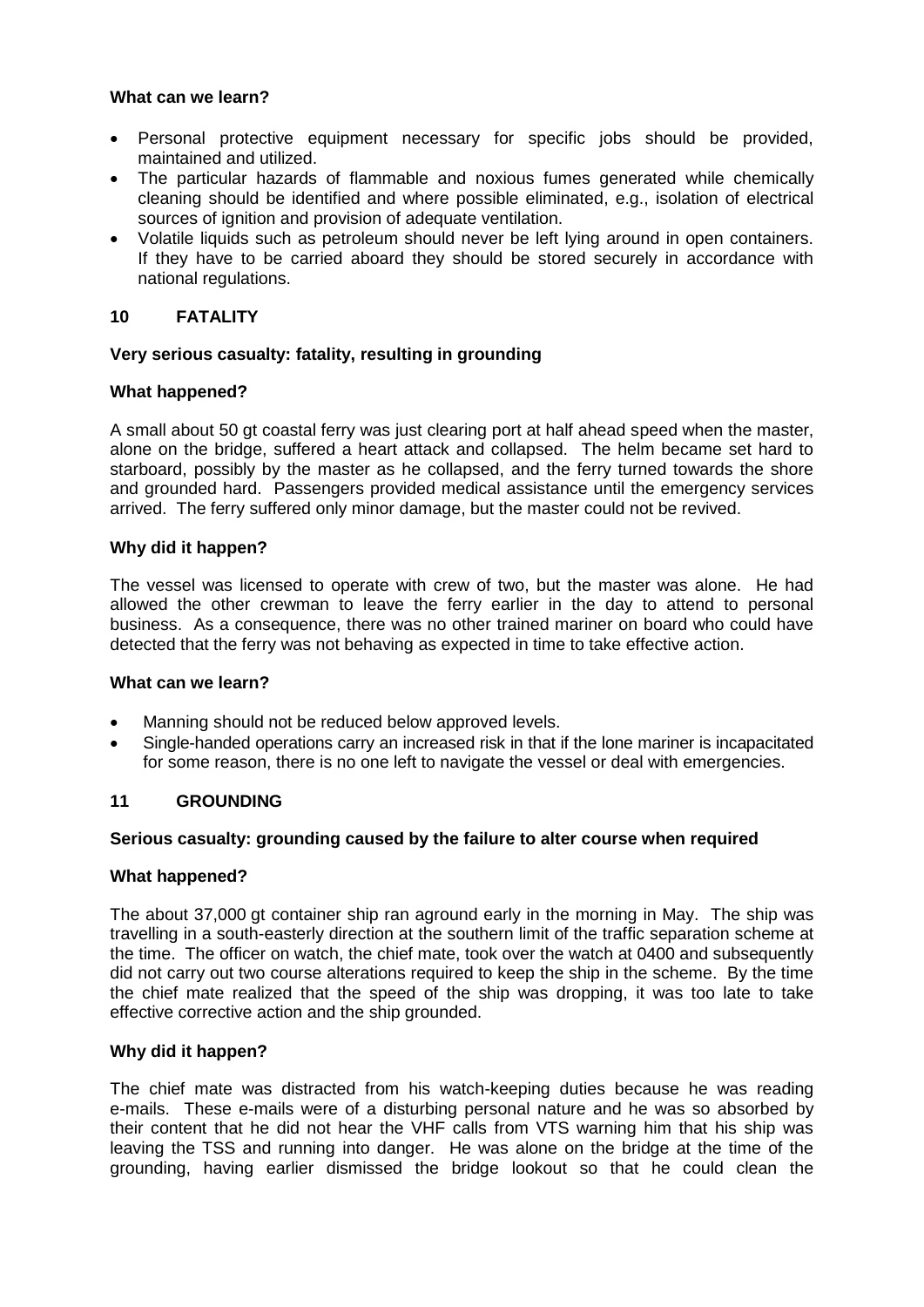accommodation. Consequently there was no other crew member there to warn him of the dangers ahead or of the VHF calls.

The chief mate had a pre-existing medical condition which contributed to his state of mind at the time but no one on the ship was aware of it.

## **What can we learn?**

- The importance of maintaining situational awareness while keeping a navigational watch.
- The dangers of using bridge equipment, especially computers, for non-work related issues.
- The importance of maintaining a look-out on the bridge.

# **12 GROUNDING**

## **Serious casualty: grounding caused by lack of effective bridge team management**

## **What happened?**

The vessel was under way on a scheduled crossing in severe weather. During this crossing the vessel was informed that the port of destination would be temporarily closed due to severe weather conditions and seas. Under the instructions of the Master the vessel proceeded to an area of safe open water and commenced "slow steaming" while waiting for the port to reopen.

The vessel had been in the area for about four hours when, while approaching a turn at the northern extremity there was a fire alarm and a number of telephone calls to the bridge of a non-navigational nature. The electronic navigation system was not being used effectively, with the consequence that a wreck near the area was not detected. Because of the distractions, the vessel overshot the northern limit of the safe area before the turn was started and struck the wreck. The vessel was able to safely berth under her own power.

## **Why did it happen?**

The bridge team was distracted several times, including a request from a driver of a refrigerated truck to run his engine so the truck could run its cooling plant. The exhaust from the truck led to the activation of the fire detection system, which then cascaded into further distractions to the bridge team, including discussions on starting up the ventilation system so that the truck's exhaust does not keep setting off the fire alarm. A series of telephone calls to the bridge took place and the Master himself took another four telephone calls to the bridge, before returning to the important aspect of navigating the vessel.

- The lack of proper training in the use of the **Electronic Chart Display and Information System** (ECDIS) possibly led to the wreck being undetected, and the paper chart, which was marked with "no go" areas, was never re-assessed or amended. All OOWs must receive training on all bridge equipment related to vessel navigation.
- The Master influenced the OOW's actions even though the OOW had officially got the con. Therefore the OOW and the Master must communicate effectively as a part of the bridge team. Also the bridge team was never on standby or "red bridge" operating condition. During coastal manoeuvring or slow steaming, the bridge team must be extra vigilant and be in stand by or red bridge condition with all distractions kept to a minimum.
- No alternative passage plan had been made after the vessel deviated. Any deviations from previous passage plans should be made in writing and communicated to bridge team members.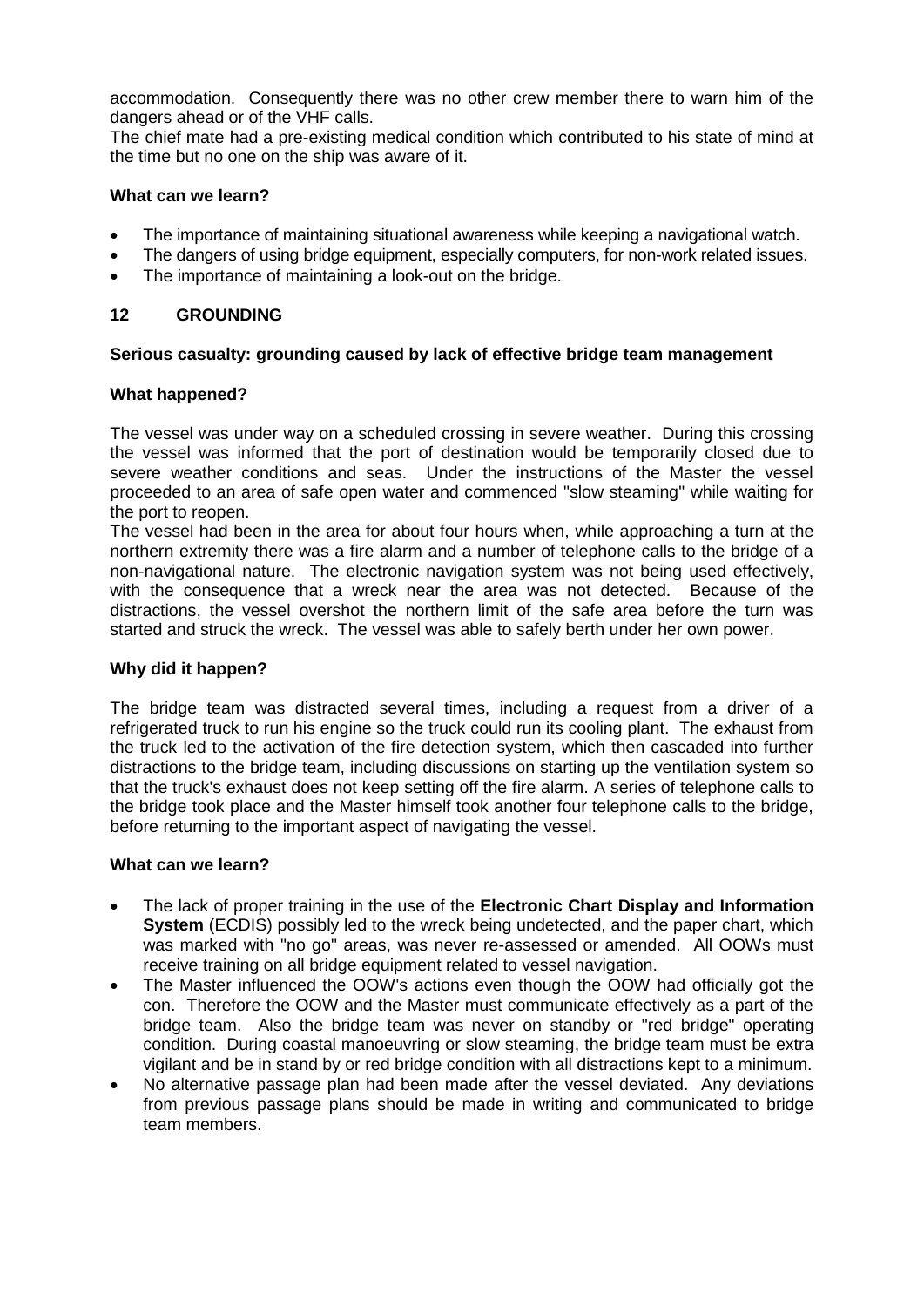## **13 GROUNDING**

### **Serious casualty: grounding caused by lack of effective bridge team management**

### **What happened?**

While moored at night, an about 78,000 gt bulk carrier broke away from the pier. At the time the vessel was almost fully laden and under the influence of a strong ebb tide. Despite the use of at least seven tugs under the guidance of a pilot and use of the vessel's main engine, it was not possible to manoeuvre the vessel back to the pier and bring her alongside. Attempts to hold the vessel in the deepest part of the port's entrance channel also failed and the vessel grounded during the morning hours. The vessel was subsequently refloated during the forenoon.

### **Why did it happen?**

Neither the Port Authority nor the vessel's Master had not identified the risks of a vessel breaking free from its berth and the potential consequences. The effective holding capacity of the vessel's mooring winch was reduced by (a) the number of layers of mooring line on the winch drum; and (b) poor condition of the brakes. There is also the possibility that the brakes were not sufficiently tightened. In addition the mooring winches were not effectively monitored in the time leading up to the incident.

### **What can we learn?**

- Safety Management System (SMS) of vessels must address procedures for mooring the ship, tending mooring lines and any of the associated risks. This includes assessing the vagaries of various ports including the tide or river current variances.
- Contingency Planning is very important. Ports and vessels should develop contingency plans or manuals and training.
- Maintenance of the mooring winches, especially of items like brake drums and linings, should be carefully carried out at regular intervals as prescribed by the manufacturer. If there are strong eddy currents in ports, especially at wharfs, these should be reflected in the charts and port entry documents.
- Sufficient manpower on board to tend to mooring lines, especially in strong tide areas must be considered.
- There should be established means of monitoring winches when required.

## **14 GROUNDING**

#### **Serious casualty: grounding caused by lack of effective bridge team management**

#### **What happened?**

The about 15,000 gt passenger vessel was leaving port. Within 7 minutes she grounded briefly. She was refloated within 3 minutes and continued on her voyage. At the time of the incident the vessel was under the influence of a strong ebb tide and fresh water outflow. The vessel was equipped with a bow thruster and twin controllable pitch propellers and a single rudder. No tugs were used.

The master controlled the engines and bow thruster to move the vessel off the berth and under a pre-determined agreement the pilot took control of the vessel once it was off the berth. The passenger vessel narrowly avoided a collision with a berthed vessel and gained speed and steerage. However, due to an apparent miscommunication resulting from a foreign language being spoken on the bridge, the vessel grounded.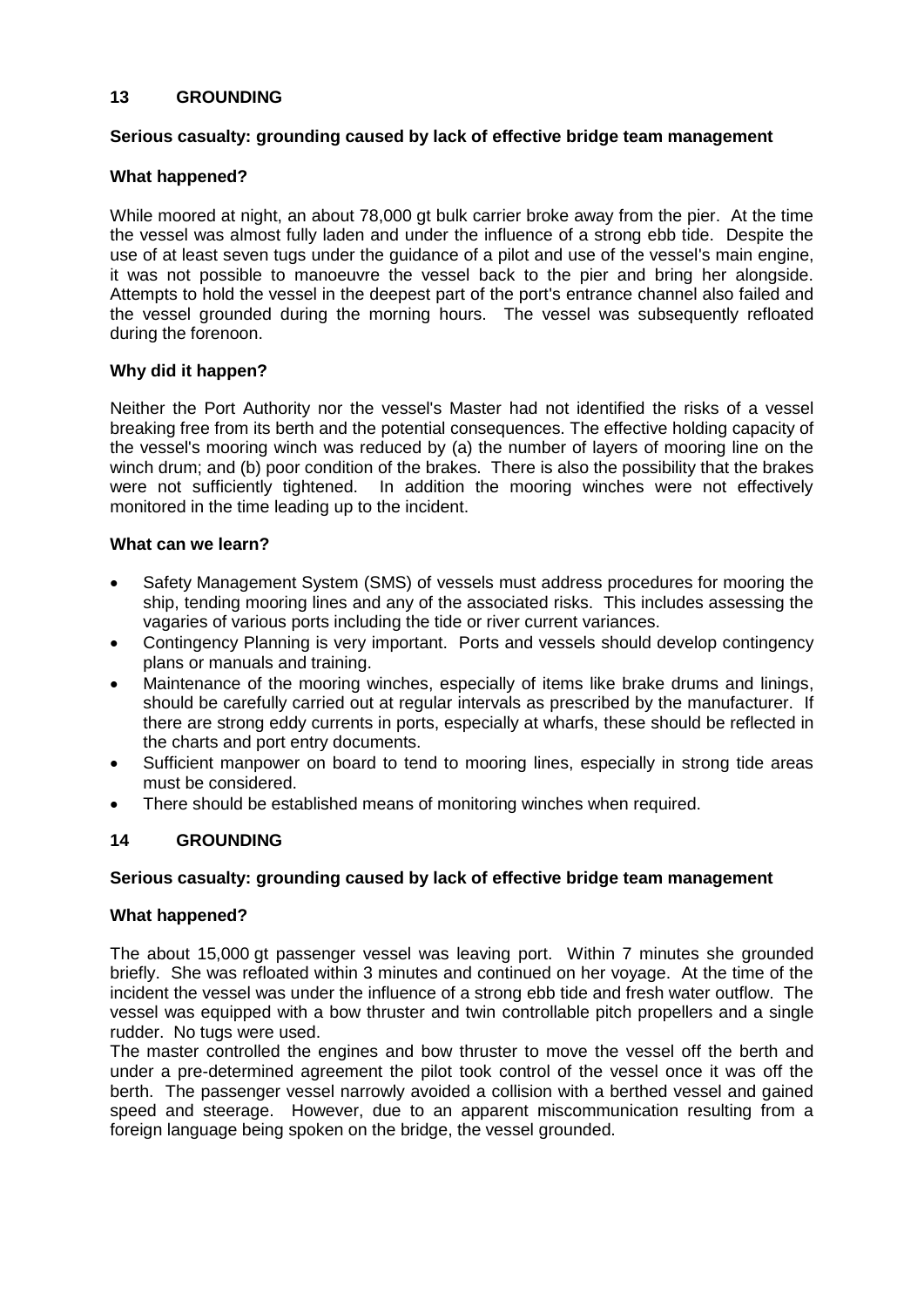The lack of effective Bridge Team Management was a causal factor in the grounding. This is evidenced from the fact that the handling characteristics of the vessel were not discussed by the pilot and master during the pre-departure information exchange. These included the poor handling at low speed and the practice on board to use the engines independently during pilotages. The use of a foreign language resulted in miscommunication and misunderstandings on the bridge.

### **What can we learn?**

- Where there are strong tidal streams during both flooding and ebbing, Port Authorities must inform Pilots and Masters of the situation and these items should be discussed by the Bridge Management Team.
- Passage Plans must be followed.
- Contingency Planning must be done, especially on vessels with poor handling characteristics at low speeds.
- Where the pilot and master do not both share a common mother tongue, then communications on the bridge must be carried out in English.
- Safety considerations should be paramount in the decision to use harbour tugs. Commercial conditions should come after safety.
- Master and pilot information exchange must ensure a safe passage.

# **15 COLLISION**

### **Serious casualty: engine control failure leading to collision with quay and moored vessel**

### **What happened?**

When the about 8,000 gt container ship passed in a canal, the mate was about to switch the CPP from centre control to the bridge wing. To do that he had to press one button on a set out of five. The mate by mistake pressed the button for back up control instead of the button for response change. The CPP then turned to full astern and the ship collided with the quay and a moored ship (which started to drift) before the ship was under control again.

## **Why did it happen?**

Since the press buttons looked the same (same design and colour, placed close to each other) it was possible to mix the buttons up without realizing that until it was too late. Also, a short circuit on bridge wing due to moisture made the electrical system fail, causing the CPP to go astern. Confusion delayed the correct action to regain control.

- It is important to know the technical systems very well if you use them. When the time comes and you need to take correct action, it is too late to learn.
- Sometimes, the systems are not very well designed for operators and there might be reason to consider if it is possible for the crew to make arrangements to prevent unintentional use.
- Electrical systems need good maintenance to work appropriately.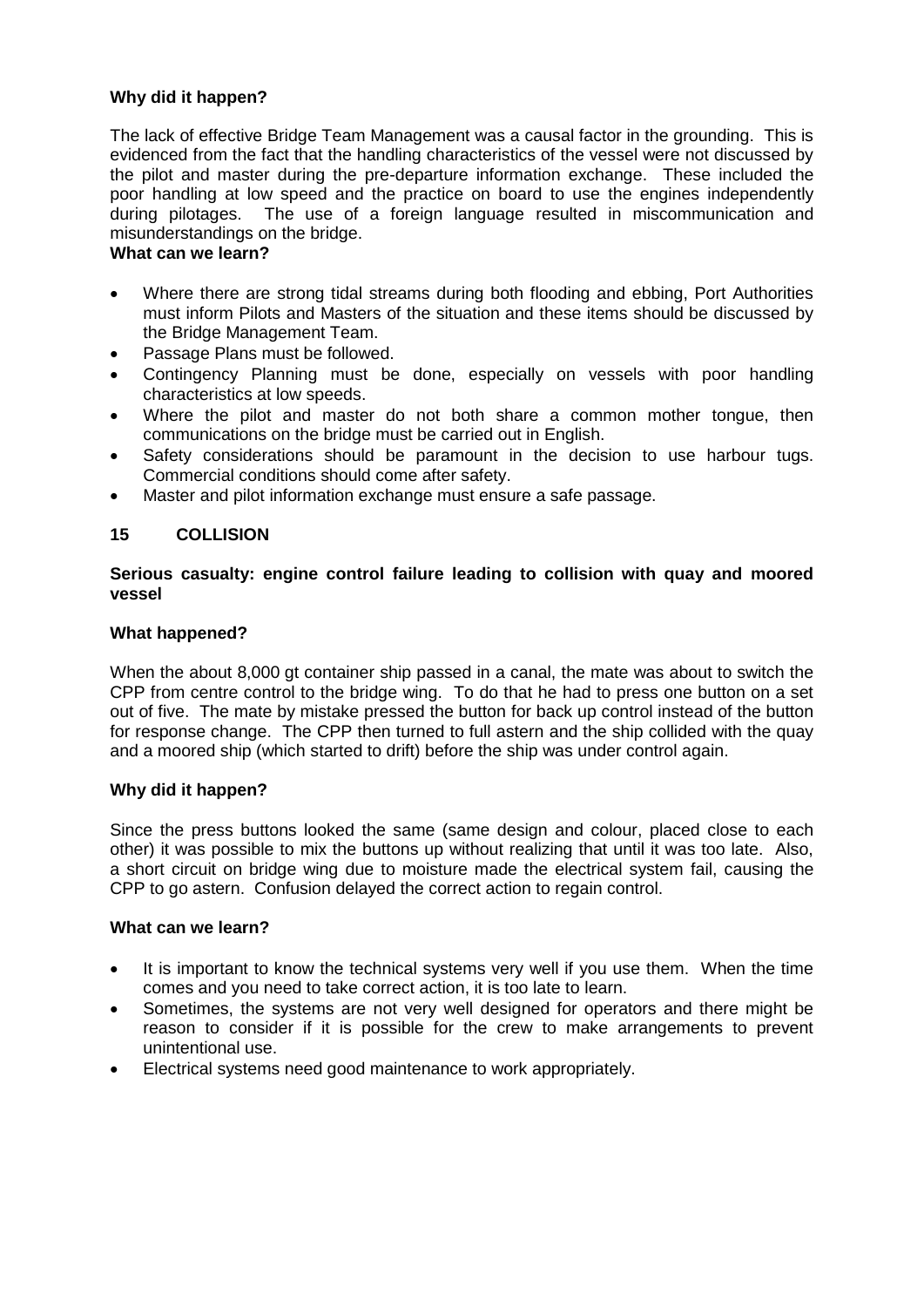## **16 COLLISION**

### **Very serious casualty: collision between a sport fishing vessel and a drifting pleasure craft**

### **What happened?**

An about 70 gt sport fishing vessel sailing for a deep sea fishing trip collided with a 8.4 m long pleasure craft which was stopped for temporary repair work on a cooling water leak in the engine compartment. The skipper of the sport fishing vessel, who was alone on the bridge, did not notice the pleasure craft until it was too late to avoid the collision. The crew of the pleasure craft saw the sport fishing vessel and tried to draw its attention by shouting, waving and sounding a signal horn, but were unsuccessful. They jumped overboard just before the support fishing vessel struck the craft causing the aft section to split apart. The crew of the pleasure craft were rescued by the sport fishing vessel.

### **Why did it happen?**

The skipper of the sport fishing vessel decided to release the deckhand from his task of lookout despite visibility being restricted to 300 m.

The skipper of the sport fishing vessel was using a radar, but did not detect the pleasure craft. The navigation lights of the pleasure craft were off.

The signal horn of the pleasure craft was barely audible.

#### **What can we learn?**

- Proper lookout, by all means available, specially under conditions of restricted visibility is essential for collision avoidance.
- That radar reflectors can enhance the radar echo of small craft.

## **17 COLLISION**

#### **Serious casualty: collision between disabled ship and salvage tug**

#### **What happened?**

The about 2,000 gt salvage tug was attempting to connect a tow to the disabled 8,896 gt reefer carrier on a river estuary anchorage during heavy weather conditions. The reefer had regained limited use of its main engine shortly before the tow was to be connected. The ship dropped one anchor to slow its rate of drift and was still using its main engine when it was occasionally available to arrest the rate of drift.

The master of the salvage tug was unsure of the status of the reefer's main engine and was unaware that the ship was still steaming ahead in spite of having one anchor down. When the salvage tug made a second approach to establish the tow, the bow of the ship collided with the port side stern region of the tug.

The tug sustained heavy damage to its bulwarks, and a fuel tank and a store room were breached. Thirty cubic metres of diesel oil were lost overboard and seawater entered the storeroom with the consequent loss of the automatic steering function. The reefer's forepeak tank was breached with consequent loss of ballast water. Two crew members on the salvage tug were injured by seas breaking over the deck while trying to establish the tow.

#### **Why did it happen?**

The master of the salvage tug was not aware that the reefer was steaming ahead on its engine while the salvage tug closed with its bow to establish the tow. The ship, the vessel traffic control, and salvage tug were not engaged in closed-loop communication and did not share the same mental concept of how the tow would be established.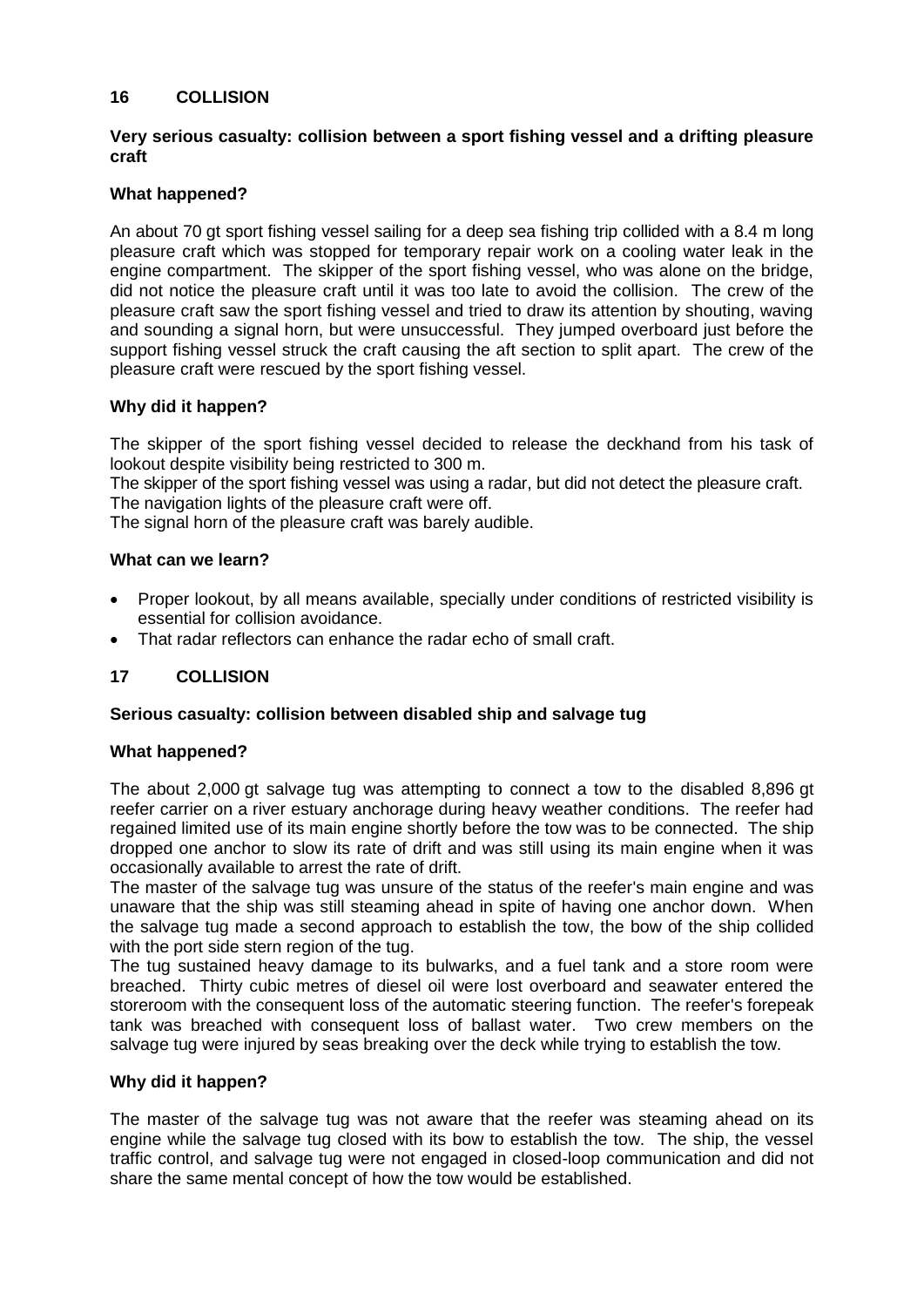The master of the salvage tug was operating from a second aft-facing bridge while trying to connect the tow, and had the use of only one VHF radio set, with most of the communications equipment being located on the main bridge. The officer-of-the-watch on the salvage tug had a high work load and was not able to relay to the master all information coming from the ship and vessel traffic control. The ergonomics of the communications system on the salvage tug made effective communication difficult.

The salvage tug was not ideally suited to manoeuvring close to a ship in the weather conditions at the time. The view of the aft deck from the salvage tug's aft facing bridge was restricted by the deck crane.

The deck crew members on the salvage tug not wearing protective helmets contributed to their injuries.

## **What can we learn?**

- Effective planning for salvage operations, as well as any other operational task, is essential so that everyone involved shares the same mental concept of the plan.
- Good communications between all parties involved in salvage operations, or any other operational task, are essential for the successful implementation of the plan.
- The ergonomics of bridge design should be compatible with the purpose of the vessel.
- Personal safety equipment such as head protection should be worn at all times in designated work areas.

## **18 COLLISION**

### **Serious casualty: collision between ro-ro passenger ship and fishing boat**

### **What happened?**

The about 24,000 gt ro-ro passenger ferry collided with the 16.7 m long fishing boat that, because of a failure of the main engine, had anchored 13 nm offshore. The anchorage was close to a ferry route that was marked on a chart.

#### **Why did it happen?**

Watchkeeping personnel on both ships did not observe several COLREG '72 rules applicable to lookouts, use of anchor lights, appropriate use of the radar, and communication between vessels.

### **What can we learn?**

- Even when not expecting to encounter traffic on a marked route, the need to maintain an effective lookout by all means available is of the utmost importance.
- The crew of the fishing boat was not aware that they had anchored close to the marked ferry route.
- It would be appropriate to attract the attention of another vessel by flashing lights (Aldis), radio communications and/or sounding the whistle.

## **19 COLLISION**

#### **Less serious casualty: Collision; between salvage tug and suction dredger**

#### **What happened?**

The about 2,000 gt salvage tug was leaving port and about to enter the river fairway. The master of the tug held the con for casting off from its berth. A river pilot was on board for the river transit. At the time of the tug's departure, a 5,339 gt suction dredger was working the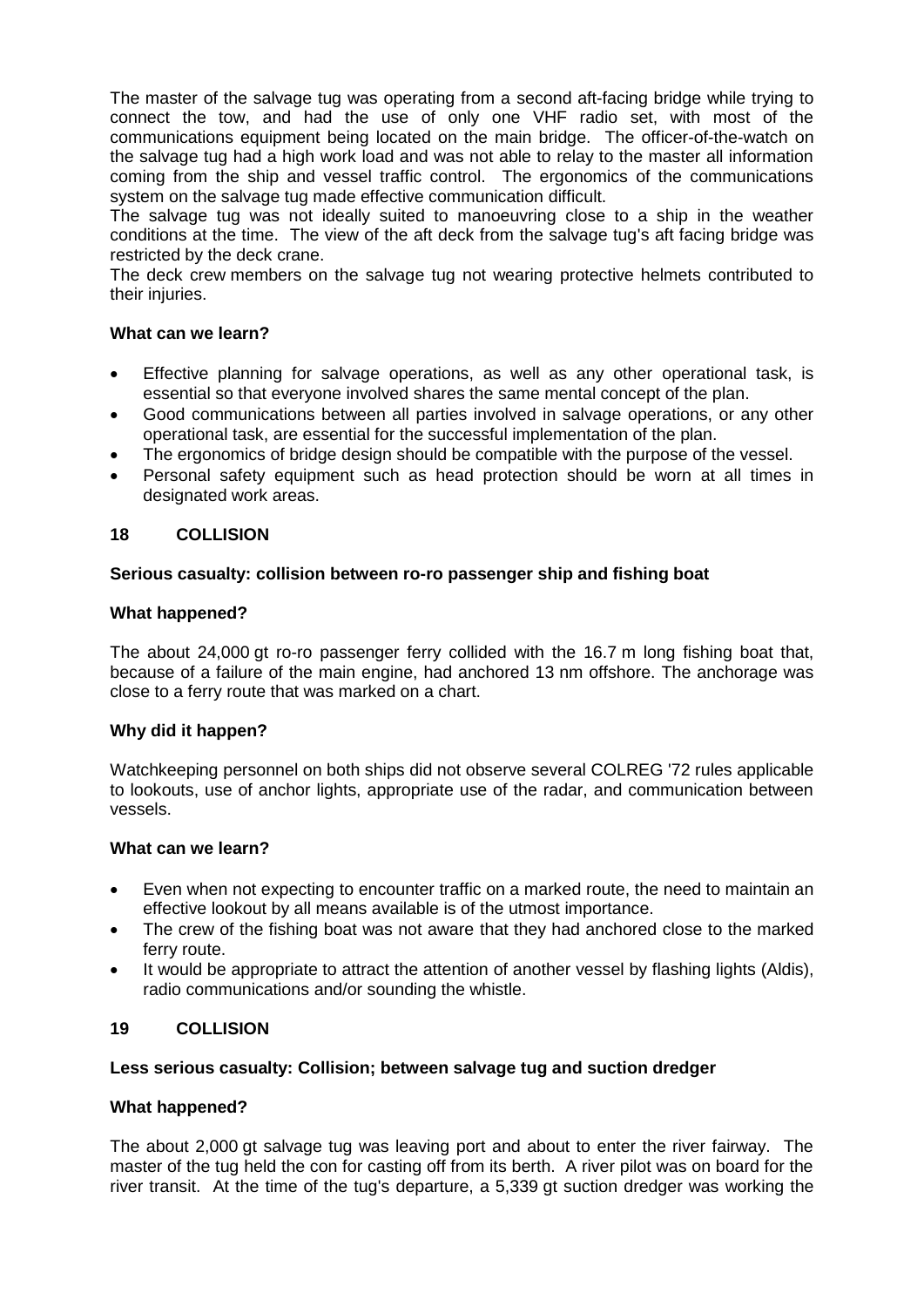channel close downriver from the point of exit into the river. The dredger was heading slowly upstream towards the exit.

The pilot and master agreed on a plan to exit the harbour ahead of the dredger, then turn upstream to maintain adequate distance to cross ahead of the dredger before turning downriver and passing the dredger port-to-port. The river pilot discussed the plan with the master of the dredger, who indicated that his dredger was working and travelling upriver at about 0.8 knots.

As the salvage tug entered the river she was affected by the river flow and did not achieve the rate of turn planned by the bridge team. The river pilot was surprised by the forward progress of the dredger, and all the bridge team soon realized that a collision was possible.

From that point on there was a divergence of views between the pilot and the master of the tug as to the best course of action to take. As a result, the pilot's engine orders and the master's application of engine movements were dissimilar.

The bow of the dredger collided with the port stern area of the salvage tug. The dredger was holed above the waterline at the bow and the salvage tug sustained damage to its bulwarks. There were no injuries and no pollution.

## **Why did it happen?**

The pilot made a decision to enter the river fairway ahead of the dredger without first discussing with the bridge team the manoeuvrability of the tug, the effect of the tide on turning performance and the speed of the dredger.

The members of the bridge team did not all have the same mental concept of the plan and did not challenge the pilot when the possibility of a collision became known.

The master of the tug made engine movements in an attempt to improve the turning performance without the knowledge of the pilot.

### **What have we learned?**

- Effective crew resource management means the entire bridge team taking part in the planning and pre-departure briefing so that they all understand the plan and openly challenge any deviation from the plan using a closed-loop form of communication.
- The importance of ensuring good communication of all activities among bridge team members.

## **20 LISTING AND SINKING**

## **Very serious casualty: listing due to heavy weather, loss of steering capability and sinking of an anchor handling tug leading to the death of one crew member**

#### **What happened?**

After departing port in fair weather, the about 460 gt ocean going anchor handling/towing tug encountered increased wind, seas of approximately 4-5 metres and heavy swells. In the bad weather some of the cargo broke loose and the tug listed to starboard. The list increased as waves and swell continued to break over the deck.

The steering gear failed and the ship turned abeam on to the wind and swell worsening the situation considerably.

A distress call was made and answered by a large motor yacht in the area. The yacht immediately headed for the disabled ship.

Shortly after the broadcast the ship sank.

Three crew members managed to enter a liferaft and the other eight were scattered in the water by wind and swell.

The crew members in the liferaft were rescued by helicopter and the seven in the water were rescued by the motor yacht under the most difficult conditions. The last of the crew members in the water was rescued by helicopter. He died subsequently.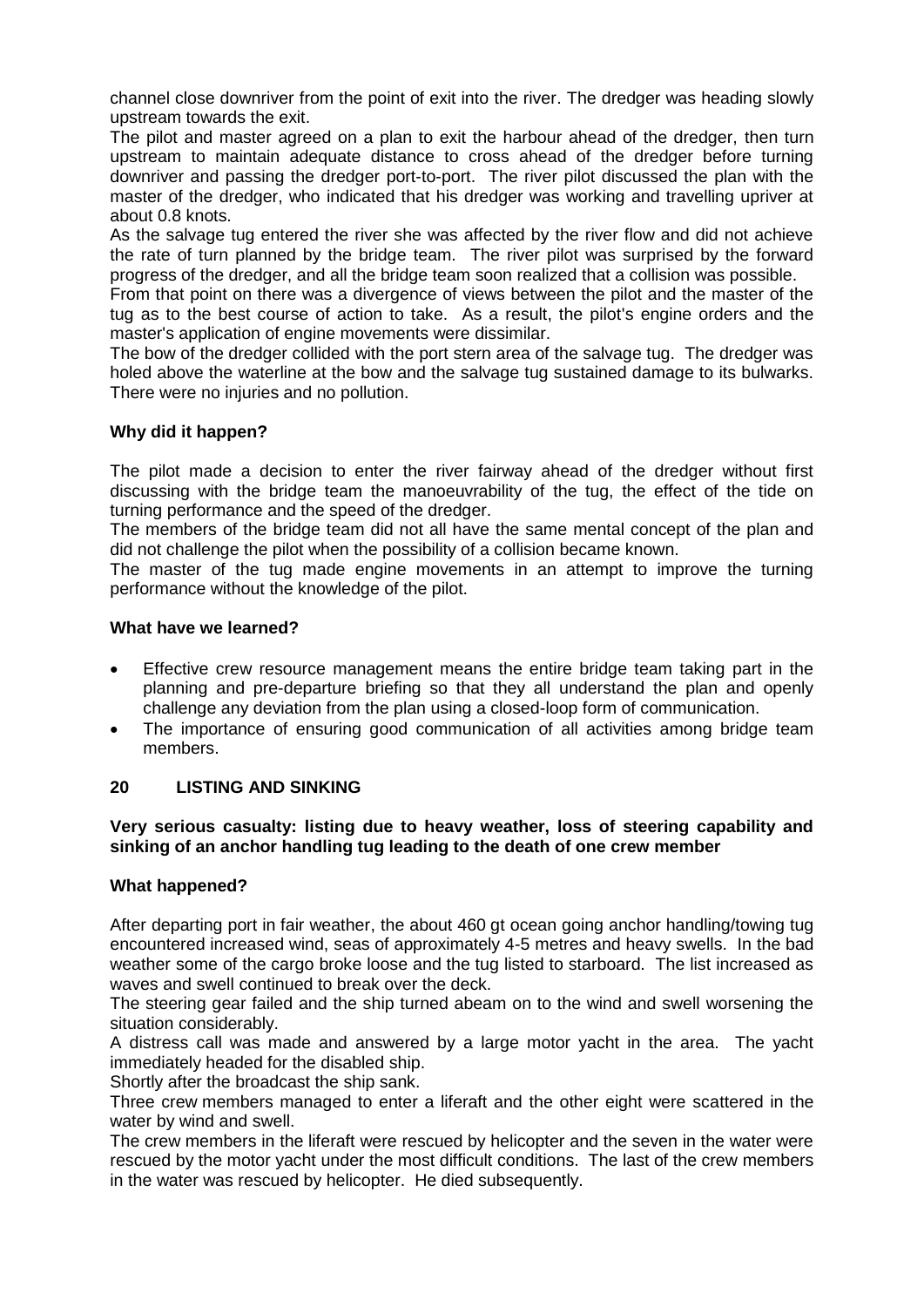The cargo (one container) on the deck broke loose due to ineffective securing arrangements, causing the cargo to shift and dislodging other deck cargo. The container was damaged and filled with water adding a large weight on the deck. This reduced the stability. The integrity of the hull was breached, and due to the bad weather and the additional submersion, water ingressed into the ship causing a loss of stability and buoyancy, which resulted in the foundering and sinking of the vessel.

## **What can we learn?**

- On ships not specially fitted for carrying deck cargo thorough assessment shall be made whenever carrying cargo on the deck.
- Emphasis on route planning and taking meteorological information into account at the time of departure and continuously during the voyage.
- The importance of making an early distress call.

# **21 FLOODING AND SINKING**

## **Very serious casualty: flooding and sinking of a trawler**

### **What happened?**

An about 10 m long, wooden-built trawler departed with two persons on board to trawl for shellfish. After hauling in the trawl net, it was noticed that it had been damaged. As another trawl net was being deployed the master heard an unusual noise coming from the engine. An inspection of the engine compartment revealed that it was flooding. The master turned on the pump and alerted the authorities, who issued a MAYDAY RELAY. The master and crew member abandoned the vessel into the inflatable liferaft. They were rescued by another fishing vessel that was in the area. The vessel later sank.

## **Why did it happen?**

To eliminate "nuisance" alarms, the master turned off the bilge pump and water level alarms. The pump and alarm system was of a type used on pleasure craft and small fishing vessels. The sensor for the alarm was installed near to the floor of the compartment and would frequently sound.

The wooden-hull vessel was over thirty years old and subject to water ingress.

- The importance of installing water level alarm systems that are appropriate for the type of vessel and that are set up to reduce the number of nuisance alarms and maximize the opportunity to detect impending dangers.
- The importance of carrying out adequate maintenance of the hull and through-hull fittings.
- The importance of an early distress call.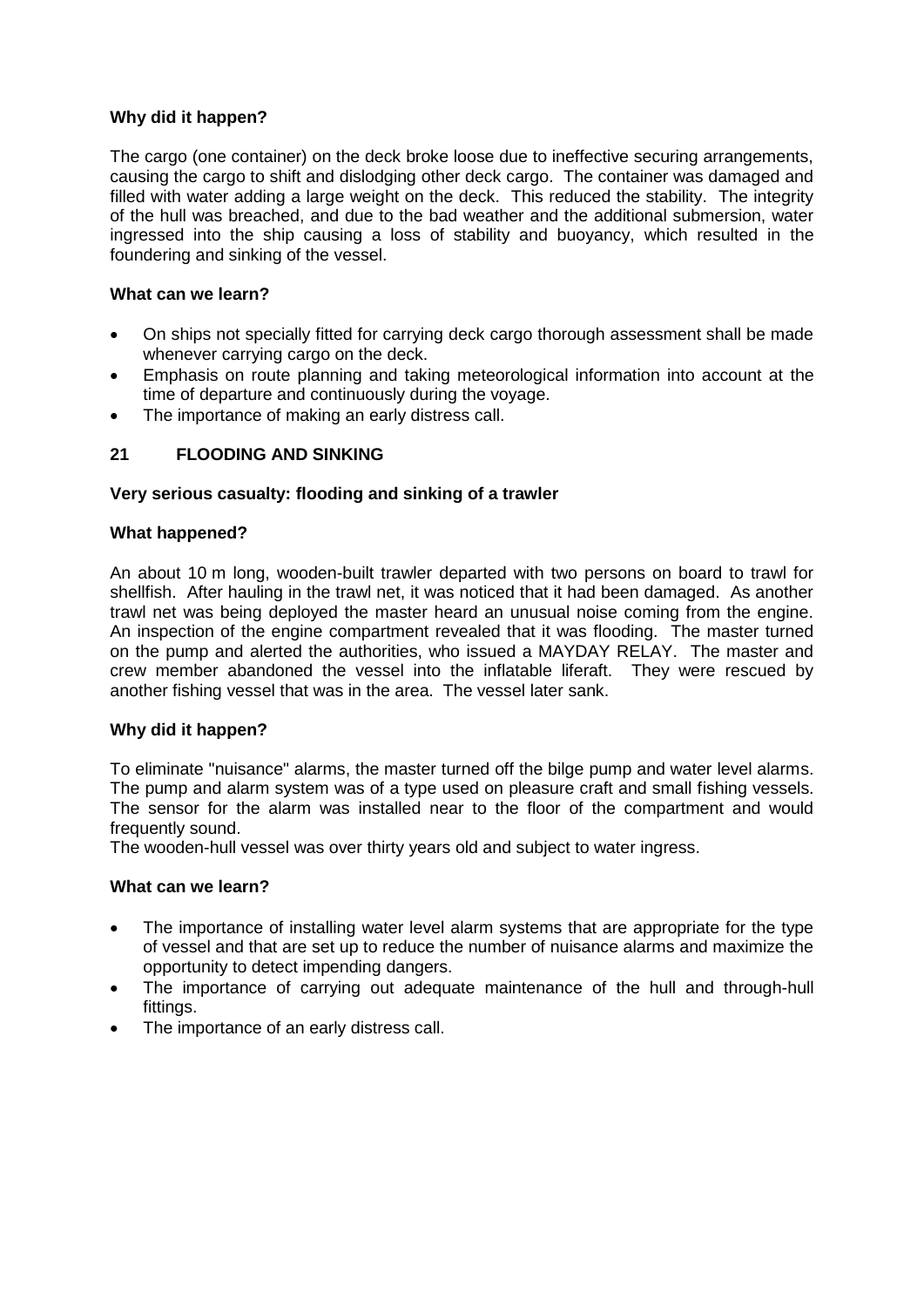## **22 CAPSIZING AND SINKING**

## **Very serious casualty: sinking of a fishing vessel caused by failure of the shipside connection of the fish chute**

## **What happened?**

The about 400 gt fishing vessel capsized and sank about 170 milesoffshore.

Capsize occurred about one hour after flooding started and about 30 minutes after flooding was first noticed by the crew.

### **Why did it happen?**

All weathertight doors and hatches in the fishing station were not closed. Though capsizing would have eventually occurred, the time to capsizing would have been about 2 hours after water ingress was first discovered.

The owners and crew did not pay sufficient attention to the condition of the fish chute's shipside connection. Furthermore; the vessel left port with a negative freeboard, thus the main deck and the shipside connection of the fish chute were below water.

The abandon ship was incorrectly done. The crew had poor competency in the English language and therefore poor communication with rescuers.

### **What can we learn?**

- Procedures for familiarization with a particular vessel need to be understood and followed.
- Emergency drills must be carried out prior to departure and periodically as outlined in Rules and Regulations for vessels.
- The importance of maintaining watertight integrity of the vessel and the importance of early detection of a flooding condition in order to afford the crew sufficient time to take early and appropriate action before a developing flooding situation becomes an emergency situation.
- The rescuers had difficulty in communicating with the crew since the crew had difficulty with the English language.

# **23 ENGINE FAILURE**

#### **Serious casualty: engine failure and subsequent collision with fairway buoy**

#### **What happened?**

The about 9,000 gt reefer carrier had just departed port and was transiting the river fairway when it suffered a main engine failure. The bridge team carried out an emergency anchoring routine with the ship being brought up on a single anchor in the vicinity of a channel marker buoy. The engine was restarted about 20 minutes later and the anchor was recovered. During the recovery of the anchor, the ship, under the influence of the wind and tide, struck and moved the channel buoy about 120 metres.

The ship completed temporary repairs to its engine and, under the guidance of the vessel traffic service authorities, began making its approach to enter the river fairway again. The sea conditions meant it was not possible for tugs to put a towline onto the ship.After a series of miscommunications the ship sailed under its own power into the river without tug assistance. Once in the river, the engine failed again and the ship was eventually towed to a safe haven.